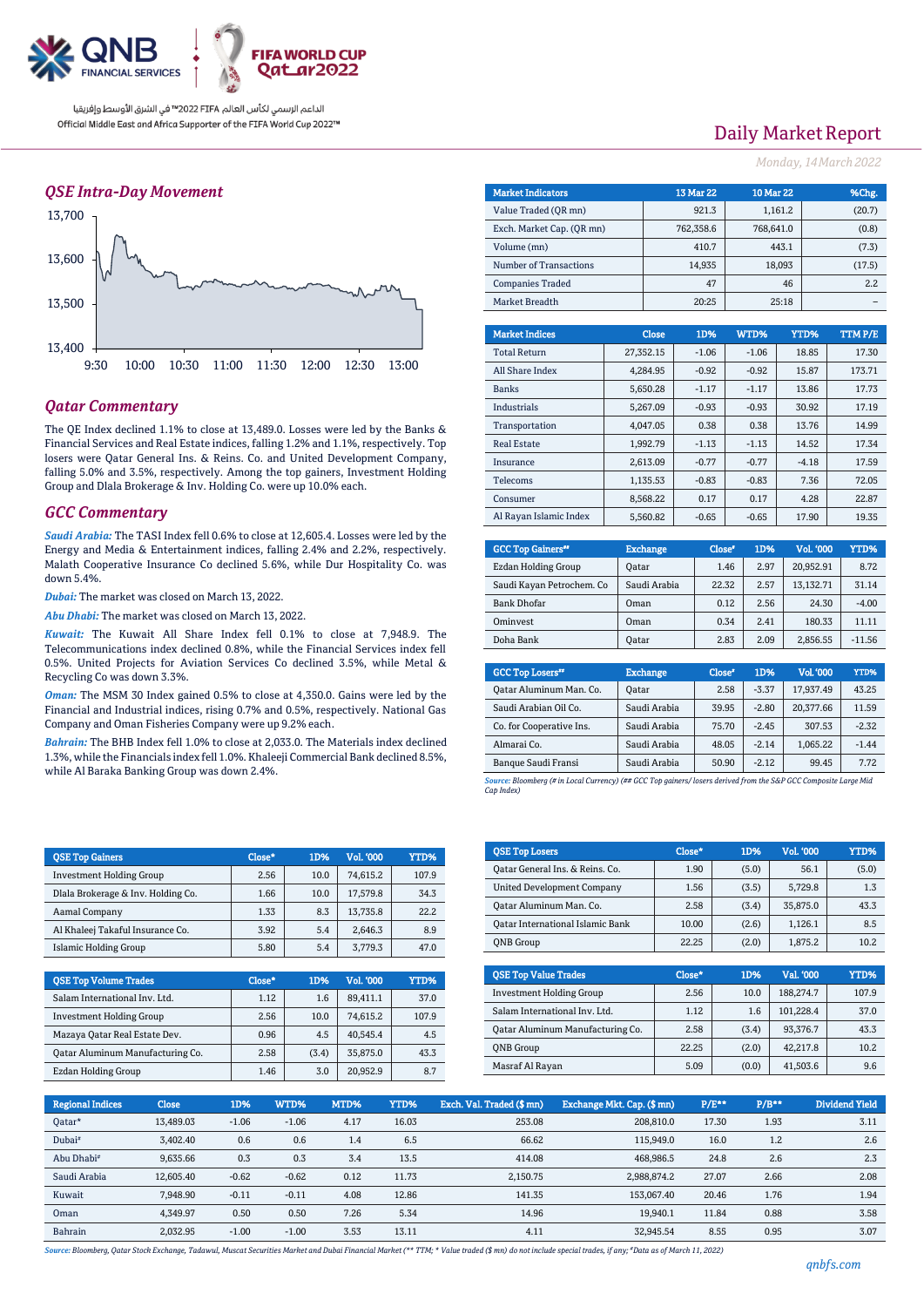

# Daily Market Report

### *Monday, 14March2022*

### *Qatar Market Commentary*

- The QE Index declined 1.1% to close at 13,489.0. The Banks & Financial Services and Real Estate indices led the losses. The index fell on the back of selling pressure from Qatari shareholders despite buying support from GCC, Arab and foreign shareholders.
- Qatar General Ins. & Reins. Co. and United Development Company were the top losers, falling 5.0% and 3.5%, respectively. Among the top gainers, Investment Holding Group and Dlala Brokerage & Inv. Holding Co. were up 10.0% each.
- Volume of shares traded on Sunday fell by 7.3% to 410.7mn from 443.1mn on Thursday. However, as compared to the 30-day moving average of 273.5mn, volume for the day was 50.1% higher. Salam International Inv. Ltd. and Investment Holding Group were the most active stocks, contributing 21.8% and 18.2% to the total volume, respectively.

| <b>Overall Activity</b>        | Buy %*   | Sell %* | Net (QR)         |
|--------------------------------|----------|---------|------------------|
| Qatari Individuals             | 56.14%   | 56.95%  | (7,465,943.2)    |
| <b>Oatari Institutions</b>     | 10.37%   | 17.56%  | (66, 227, 127.8) |
| Oatari                         | 66.51%   | 74.51%  | (73,693,071.1)   |
| <b>GCC</b> Individuals         | 65.20%   | 0.56%   | 813,747.9        |
| <b>GCC</b> Institutions        | 9.51%    | 2.68%   | 62,972,333.2     |
| GCC                            | 10.16%   | 3.24%   | 63.786.081.1     |
| Arab Individuals               | 15.00%   | 14.43%  | 5,212,178.9      |
| <b>Arab Institutions</b>       | $0.00\%$ | 0.06%   | (569, 152.7)     |
| Arab                           | 15.00%   | 14.49%  | 4.643,026.2      |
| Foreigners Individuals         | 5.26%    | 4.13%   | 10,369,332.3     |
| <b>Foreigners Institutions</b> | 3.07%    | 3.63%   | (5, 105, 368.5)  |
| <b>Foreigners</b>              | 8.33%    | 7.76%   | 5.263.963.9      |

*Source: Qatar Stock Exchange (\*as a % of traded value)*

## *Earnings Releases and Earnings Calendar*

#### Earnings Releases

| <b>Company</b>                                 | <b>Market</b> | Currency   | Revenue (mn)<br>402021 | % Change<br>YoY | <b>Operating Profit</b><br>$(mn)$ 402021 | % Change<br>YoY          | Net Profit<br>(mn) 402021 | % Change YoY |
|------------------------------------------------|---------------|------------|------------------------|-----------------|------------------------------------------|--------------------------|---------------------------|--------------|
| Saudi Advanced Industries Co.*                 | Saudi Arabia  | <b>SR</b>  | 101.5                  | 175.9%          | 92.6                                     | 218.5%                   | 91.1                      | 249.6%       |
| Baazeem Trading Co.*                           | Saudi Arabia  | <b>SR</b>  | 259.9                  | $-9.0%$         | 27.9                                     | $-14.0%$                 | 21.6                      | $-18.0%$     |
| Eastern Province Cement Co.*                   | Saudi Arabia  | <b>SR</b>  | 758.0                  | 2.2%            | 214.0                                    | 3.4%                     | 201.0                     | $-7.4%$      |
| Arabian International Healthcare Holding Co. * | Saudi Arabia  | <b>SR</b>  | 618.5                  | $-24.4%$        | 107.1                                    | $-24.8%$                 | 82.3                      | $-14.1%$     |
| Nama Chemicals Co.*                            | Saudi Arabia  | <b>SR</b>  | 554.3                  | 26.2%           | 15.5                                     | N/A                      | 27.3                      | N/A          |
| Canadian Medical Center Co.*                   | Saudi Arabia  | <b>SR</b>  | 70.6                   | 10.0%           | 16.3                                     | $-5.0%$                  | 14.1                      | $-12.9%$     |
| Alandalus Property Co.*                        | Saudi Arabia  | <b>SR</b>  | 214.4                  | 27.7%           | 125.1                                    | 158.9%                   | 68.0                      | 374.1%       |
| Maharah Human Resources Co.*                   | Saudi Arabia  | <b>SR</b>  | 1,318.7                | $-6.9%$         | 146.8                                    | $-19.8%$                 | 144.9                     | $-18.3%$     |
| Malath Cooperative Insurance Co.*              | Saudi Arabia  | <b>SR</b>  | 942.1                  | 20.5%           | $\overline{\phantom{a}}$                 | $\overline{\phantom{a}}$ | (88.9)                    | N/A          |
| Oman & Emirates Investment Holding Co*         | Abu Dhabi     | <b>OMR</b> | 4.5                    | 452.0%          | $\overline{\phantom{a}}$                 | $\overline{\phantom{a}}$ | 1.5                       | N/A          |

*Source: Company data, DFM, ADX, MSM, TASI, BHB. (\*Financial for FY2021)*

#### Earnings Calendar

| <b>Tickers</b> | <b>Company Name</b>                       | Date of reporting 4Q2021 results | No. of days remaining | <b>Status</b> |
|----------------|-------------------------------------------|----------------------------------|-----------------------|---------------|
| <b>OGMD</b>    | Qatari German Company for Medical Devices | 15-Mar-22                        |                       | Due           |
| <b>MCCS</b>    | Mannai Corporation                        | 16-Mar-22                        |                       | Due           |
| QIGD           | <b>Qatari Investors Group</b>             | 17-Mar-22                        |                       | Due           |
| <b>MRDS</b>    | Mazaya Qatar Real Estate Development      | 17-Mar-22                        |                       | Due           |
| ZHCD           | Zad Holding Company                       | 23-Mar-22                        |                       | Due           |

*Source: QSE*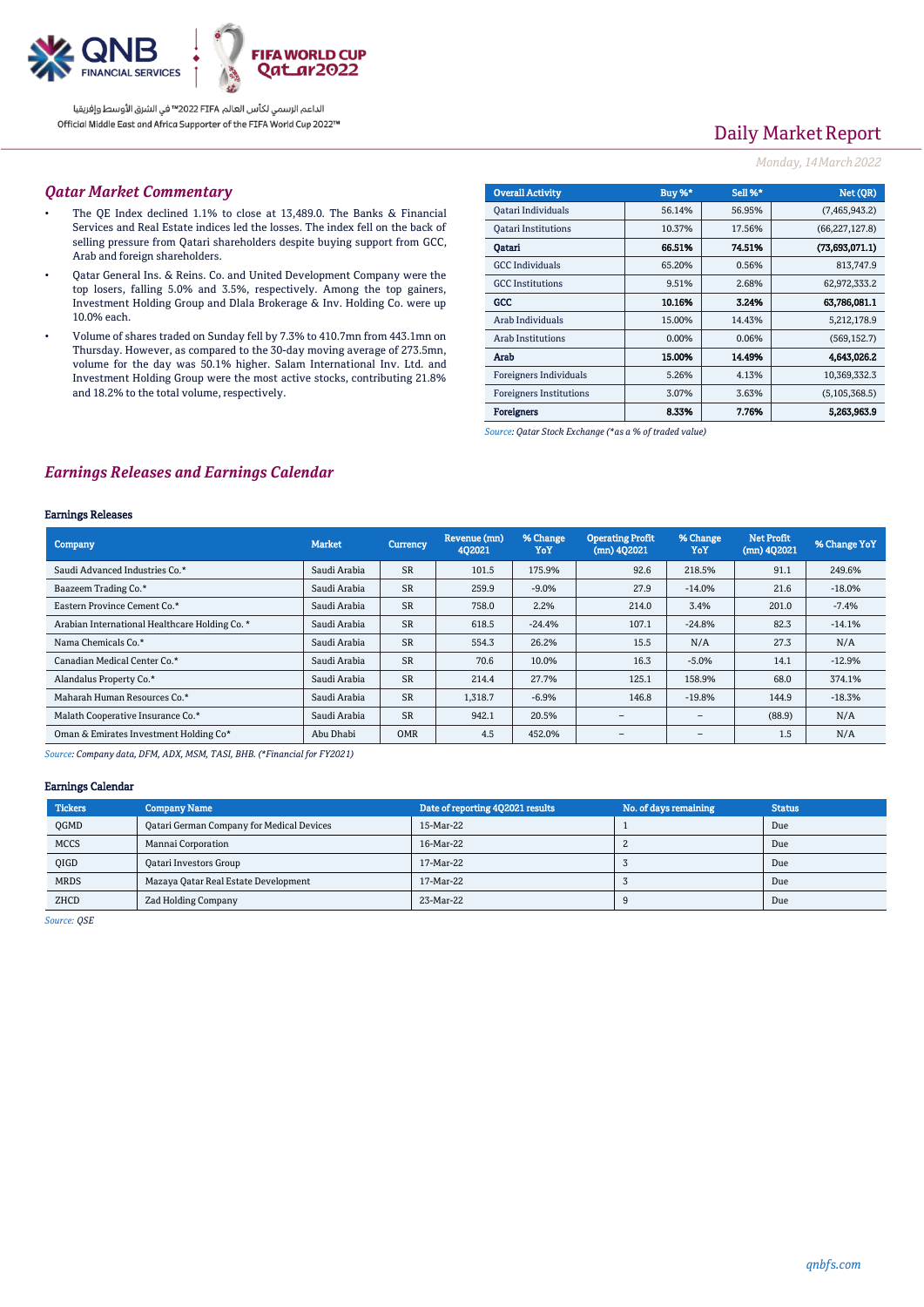

## *Qatar*

- Adjustment of reference price of QFBQ effective on March 14 Qatar Stock Exchange announced that the reference price (ex-rights) of QFBQ has been adjusted to QR1.570 effective on Monday March 14, 2022. Following to the 60% capital increase through the rights issue announced on March 8, 2022. (QSE)
- MERS: The AGM Endorses items on its agenda Al Meera Consumer Goods Company (MERS) announced the results of the AGM. The meeting was held on March 13, 2022 and the following resolution were approved. (1) Listened to the Chairman's Message and approved the Board's Report for the year ended 31 December 2021 and discussed and approved the Company's future business plans. (2) Approved the External Auditor's Report for the year ended 31 December 2021. (3) Discussed and approved the Company's financial statements for the year ended 31 December 2021. (4) Approving the Board of Director's recommendations for the distribution of cash dividends of QR 0.90 per share which is equivalent to 90% of the nominal share value for the year 2021. (5) Approved the 12th Corporate Governance Report. (6) Absolved the Board members from liabilities and determining their remuneration for the year ended 31 December 2021. (7) Appointed Deloitte & Touche as the external auditors for the year 2022 and approved their fees. (8) Electing board members from the private sector (five members) for a period of three years, the members of the Board of Directors were elected. The results of the nominations after the screening were presented by the representatives of the Ministry of Commerce and Industry with the following members from private sector: (A) Khaled Ibrahim Mohammed Abu Yaqoub Al-Sulaiti, (B) Sheikh Fahad Falah J J Al-Thani, (C) Ahmed Abdulla M A Al-Khulaifi, (D) Hetmi ali Khalika Al Hitmi, (E) Mohammed Abdullah Ahmed Al - Mustafawi AL Hashemi. The two members who represent Qatar Holding's stake in the Board of Directors of the Company for the next session will be appointed by Qatar Investment Authority as follows: (1) H.E. Mr. Abdullah bin Abdulaziz Al-Subaie as Chairman and (2) Mr. Ali Hilal Al-Kuwari as member. (QSE)
- BRES AGM approves distribution of cash dividends Barwa Real Estate (BRES) announced the results of the AGM. The AGM approved (1) To review the Board of Directors' Report on the activities of the company and its financial position for the financial year ending 31/12/2021 as well as to discuss and approve the company's future plans for the year 2022. (2) To review and approve the auditors' report on the financial statements of the company for the year ending 31/12/2021. (3) To review and approve the Sharia'a Supervisory Board report the financial year ending 31/12/2021 and appoint a new Sharia'a Supervisory Board for the financial year 2022. (4) To discuss and approve the company's balance sheet and profit/loss statement for the financial year ending 31/12/2021. (5) To approve the Board of Directors' proposal of distributing cash dividends of QR 0.175 per share (17.5% of the share value) for the financial year ending 31/12/2021. (6) To absolve the Board of Directors' members of any liability for the financial year ending 31/12/2021 and approve their compensation. (7) To discuss and approve the company's Governance Report for the financial ending 31/12/2021. (8) To appoint the Auditors for the financial year 2022 and determine their fees. The Extraordinary General Assembly Meeting was also postponed to Monday, March 14, 2022 due to the lack of a quorum set for it. (QSE) ERES to disclose its annual financial results on March 28 – Ezdan Holding Group (ERES) will disclose its financial statement for the period ending December 31, 2021 on March 28, 2022. (QSE)
- Investments in food products industry stood at QR5bn in 2021, says Sheikh Mohamed – Qatar witnessed an increase in the value of investments in the food products industry, which stood at QR5bn in 2021, up 69% compared to its value in 2017, HE the Minister of Commerce and Industry Sheikh Mohamed bin Hamad bin Qassim al-Thani said during the launch of the '1,000 Opportunities Initiative', which is part of the activities of the 'National Product Week'. Similarly, HE Sheikh Mohamed said Qatar is currently witnessing a "remarkable increase" in the number of factories operating in the country, bringing the current number to 806 factories. The minister pointed out that the established industrial facilities have introduced new products, which totalled 845 over the past

## Daily Market Report

*Monday, 14March2022*

year. The 'National Product Week,' which will run until March 19, was inaugurated yesterday by the minister at the Ministry of Commerce and Industry (MoCI) headquarters in Lusail city in the presence of VIPs and other dignitaries. In the context of talking about Qatar's industrial sector and the ministry's achievements in this regard, HE Sheikh Mohamed announced the launch of the '1,000 Opportunities Initiative', comprising an electronic platform within the Single Window Platform. It allows local investors to view the existing and future opportunities and projects that would meet their various needs in terms of products or services provided by local private sector companies, the minister explained, adding that the initiative is expected to contribute to providing significant investment and economic opportunities that would benefit the industrial sector, which has seen remarkable development during the past years. Acting QDB CEO Abdulrahman Hesham al-Sowaidi expressed his appreciation for the continuous support of MoCI to national companies that work alongside QDB's support system to ensure their growth ambitions and enhance their contribution to the national economy. (Gulf-Times.com)

- State ensures 50% of 'Made in Qatar' products on shelves of major retail outlets – The State has been keen on ensuring that about 50% of the exhibits in major retail outlets are Qatari products, according to HE the Minister of Commerce and Industry Sheikh Mohamed bin Hamad bin Qassim al-Thani. The minister delivered the statement when he inaugurated the activities of 'National Product Week', organized by the Ministry of Commerce and Industry (MoCI), in collaboration with Qatar Development Bank (QDB), on Sunday at the MoCI headquarters in Lusail city. The initiative will run until March 19. Held under the patronage of HE the Prime Minister and Interior Minister Sheikh Khalid bin Khalifa bin Abdulaziz al-Thani, the event was attended by Qatari Businessmen Association (QBA) Chairman HE Sheikh Faisal bin Qassim al-Thani; Qatar Chamber chairman Sheikh Khalifa bin Jassim bin Mohamed al-Thani; Civil Service and Government Development Bureau President HE Abdulaziz bin Nasser al-Khalifa; Qatar General Electricity & Water Corporation (Kahramaa) president Essa bin Hilal al-Kuwari, and Qatar Airways Group CEO and Qatar Tourism Chairman HE Akbar al-Baker. (Gulf-Times.com)
- Qetaifan Projects launches sale of QIN's phase 3 residential villa plots Qetaifan Projects, the master developer of Qetaifan Island North (QIN), yesterday launched the sale of phase 3 residential villa plots for the much anticipated island project, which is expected to start its operations in November. To date, construction for QIN's phase 1 projects, which include the aqua park, 5-star hotel, and other infrastructures such as the linear park and retail plaza is now 80 percent complete, Managing Director of Qetaifan Projects Sheikh Nasser bin Abdulrahman Al Thani has also announced. Addressing a press conference, Sheikh Nasser said the sales launch was a response to the huge demand for residential real estate ownership at QIN. To date, phase 1 and phase 2 villa plots at the island have already been sold out, with sales previously exceeding QR1bn in just 12 months. "After a comprehensive and careful study of the real estate market we announce the sales launch of the third phase of residential villa plots in Qetaifan Island North – a total of 40 villa plots, comprising of beach access villas, waterfront, garden view, and for the first time villas over-looking Qetaifan Island North's linear canal," said Sheikh Nasser. (Peninsula Qatar)
- Gulf International Services Ordinary and Extraordinary General Assembly Meetings – With reference to the above subject, we would like to inform you that the Ordinary and Extraordinary General Assembly Meetings of the shareholders of Gulf International Services (GISS) were convened on Sunday, 13th March 2022, electronically using Zoom application platform and approved the following agenda items: The agenda of the Ordinary General Assembly Meeting is: 1. Listened to the Chairman's Message for the financial year ended 31 December 2021. 2. Approved the Board of Directors' Report on GISS' operations and financial performance for the financial year ended 31 December 2021 and the future plan of the Company. 3. Approved the Auditor's Report on GISS' consolidated financial statements for the financial year ended 31 December 2021. 4. Approved of GISS' consolidated financial statements for the financial year ended 31 December 2021. 5. Approved the 2021 Corporate Governance Report. 6. Approved the Board's recommendation for no dividend payment for the financial year ended 31 December 2021.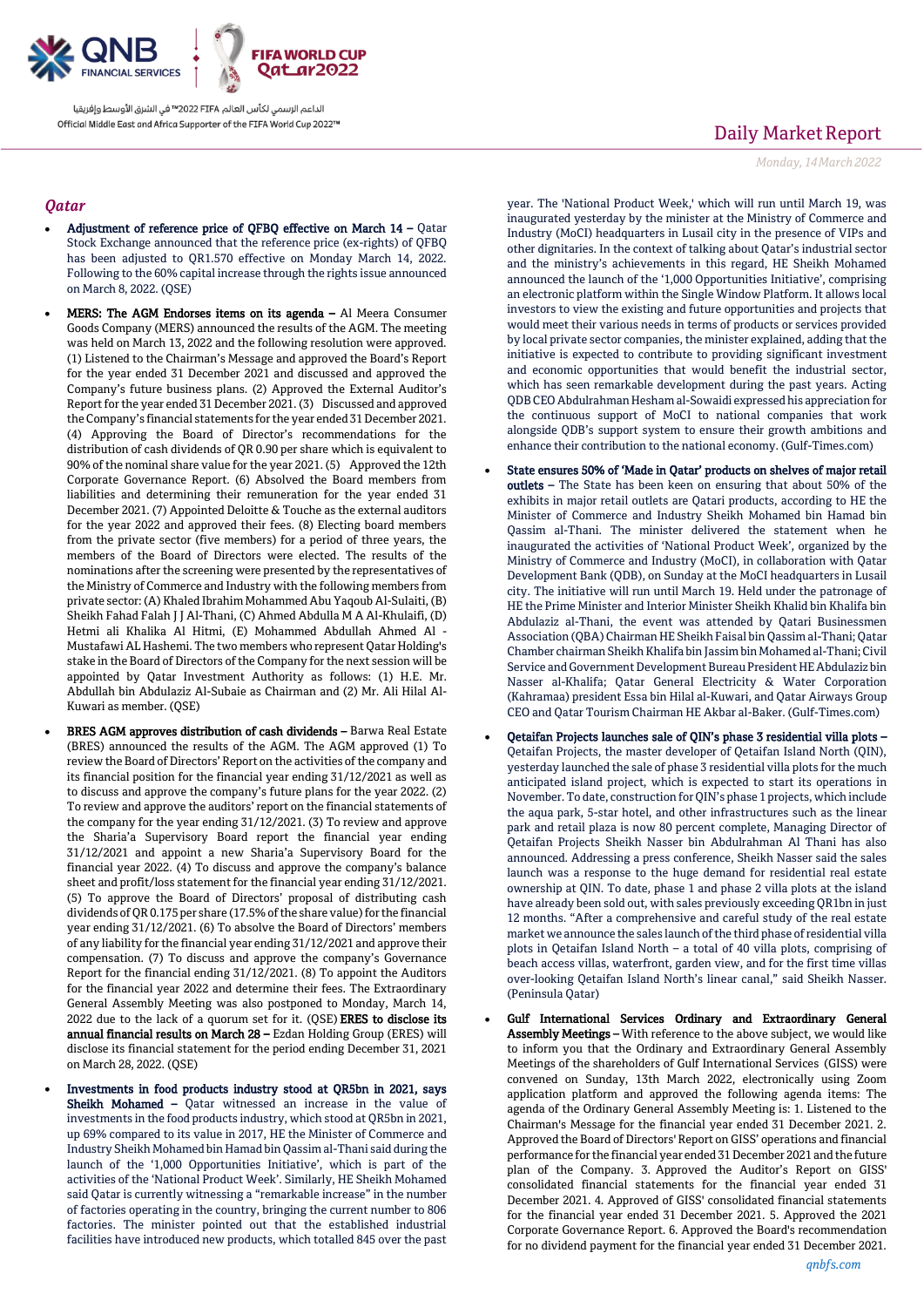

7. Absolved the Board of Directors from liability for the financial year ended 31 December 2021. 8. Appointment of KPMG as the external auditor for the financial year ending 31 December 2022 and approved their fees. The agenda of the Extraordinary General Assembly Meeting is: 1.The Extraordinary General Assembly (EGM) has approved the proposed amendments to the Company's Articles of Association. These amendments ensure compliance with certain provisions of both Law no. 11 of 2015, promulgating the Commercial Companies Law as amended by Law no. 8 of 2021, and QFMA Governance Code. The EGM has also approved an amendment to increase the non-Qatari ownership limit in the Company's share capital from 49% to 100%, ensuring that all relevant requirements are fully met. (QSE)

- FM to discuss Russia-Ukraine conflict with Lavrov today Deputy Prime Minister and Minister of Foreign Affairs HE Sheikh Mohammed bin Abdulrahman Al Thani will meet today in Moscow with Minister of Foreign Affairs of the Russian Federation HE Sergey Lavrov. The Adviser to the Deputy Prime Minister and Minister of Foreign Affairs and Spokes-person for the Ministry of Foreign Affairs Dr. Majed bin Mohammed Al Ansari, con-firmed what was reported in media about the visit of Deputy Prime Minister and Minister of Foreign Affairs to Moscow, indicating that His Excellency will meet today, with the Minister of Foreign Affairs of the Russian Federation. (Peninsula Qatar)
- MoCIT, Microsoft to open first Digital Center of Excellence in Qatar tomorrow – The Ministry of Communications and Information Technology and Microsoft (MoCIT) will inaugurate tomorrow the first Digital Center of Excellence of its kind in the State of Qatar. The center is scheduled to be inaugurated in a ceremony organised by the two sides under the patronage and presence of Minister of Communications and Information Technology HE Mohammed bin Ali Al Mannai and the participation of elite representatives of the public and private sectors in Qatar. The center comes within the digital capacity building program launched by the Ministry and Microsoft with the aim of training various segments of society by 2025. It aims at providing them with advanced cloud computing skills, in order to enable them to achieve their full capabilities and succeed in innovation, contribute to enhancing the competitiveness of the country at the regional and global levels and building a digital advanced and sustainable future in Qatar. (Peninsula Qatar)
- Hassad signs two MoUs with QAFCO and IOFS Hassad Food Company yesterday signed two memoranda of understanding (MoU) with Qatar Chemical Fertilizer Company (QAFCO) and the Islamic Organization for Food Security (IOFS).This came on the side-lines of Hassad's participation in the 9th Qatar International Agricultural Exhibition (AgriteQ) and the 3rd International Environmental Exhibition (EnviroteQ) which will conclude today. The two agreements were signed by the Executive Vice-President of Hassad Food Company Eng Ali Hilal Al Kuwari, and by QAFCO Chief Operations Officer Ahmed Ismail Mohamed Rahimi, the Director General of the Islamic Organization for Food Security Yerlan Baidaulet. The memorandum of understanding between Hassad and QAFCO includes the allocation of Hassad Company to areas within its local farms for scientific research and allowing QAFCO to use its laboratories to analyze soil, water and fertilizer samples, with the aim of monitoring the performance of agricultural inputs and improving the quality of production. (Peninsula Qatar)

#### *International*

Most UK manufacturers raising prices on record - The number of British manufacturers raising prices has hit its highest since at least 2000, according to a survey published on Monday which underscored the inflation challenge facing the Bank of England. Trade body Make UK and accountants BDO said a net balance of 58% of manufacturers had increased their prices in early 2022, up from 52% at the end of a 2021, the fifth quarterly rise in a row. It was the highest reading since the survey began asking questions about prices in 2000 with domestic prices accelerating sharply, even before the impact of Russia's invasion of Ukraine on energy prices was felt. The survey of 287 companies was conducted between Feb. 1 and Feb. 21. In late 2019, before the pandemic and Britain's departure from the European Union's single market, the balance stood at just +5, Make UK said. "Companies are now facing eye-

## Daily Market Report

*Monday, 14March2022*

watering increases in costs which are becoming a matter of survival for many," Stephen Phipson, chief executive at Make UK, said. "While some of the increases are driven globally, the government cannot use this as a shield from the fact some are self-imposed and, added together, are now forming a perfect storm for companies." He called on finance minister Rishi Sunak to use a March 23 budget update to help employers by offering more tax relief and extending a two-year tax incentive for business investment which is due to expire in 2023 as a step towards making it permanent. The gauge of output prices in a different survey of manufacturers, the IHS Markit/CIPS PMI, hit a record high in December and has receded slightly since. (Reuters)

- Eurozone to back broadly neutral, but flexible 2023 fiscal stance amid Ukraine war – Eurozone finance ministers are likely to endorse on Monday the European Commission's view that fiscal policy should move from supportive to neutral in 2023, but that they must be ready with more cash should the war in Ukraine make it necessary. Finance ministers from the 19 countries sharing the euro meet on Monday to discuss their fiscal stance next year as Russia's invasion of Ukraine increased uncertainty and risks to EU economic growth that is rebounding after the pandemic. "It's going to be more difficult than we thought still a few weeks ago," a senior euro zone official involved in the preparation of the talks said. The Commission recommended on March 2 that EU governments should move to a neutral fiscal stance next year from a supportive stance now, but be ready to adapt quickly if the Ukraine crisis produces new challenges for the rest of Europe. EU government borrowing limits are likely to stay suspended in 2023, the Commission indicated, but high debt countries such as Italy and Greece should still focus on tightening fiscal policy, while low debt ones focus more on investment. "The situation is evolving fast and we need to update the picture as new information arrives. The situation in Ukraine is first and foremost a massive human tragedy. In economic terms, its impact on the euro area is likely to be serious but bearable," the official said. (Reuters)
- IMF: Russian default no longer 'improbable', but no trigger for global financial crisis - Russia may default on its debts in the wake of unprecedented sanctions over its invasion of Ukraine, but that would not trigger a global financial crisis, International Monetary Fund Managing Director Kristalina Georgieva said on Sunday. Georgieva told CBS's "Face the Nation" program that sanctions imposed by the United States and other democracies were already having a "severe" impact on the Russian economy and would trigger a deep recession there this year. The war and the sanctions would also have significant spillover effects on neighboring countries that depended on Russian energy supplies, and had already resulted in a wave of refugees compared to that seen during World War Two, she said. Russia calls its actions in Ukraine a "special operation." The sanctions were also limiting Russia's ability to access its resources and service its debts, which meant a default was no longer viewed as "improbable," Georgieva said. Asked if such a default could trigger a financial crisis around the world, she said, "For now, no." The total exposure of banks to Russia amounted to around \$120bn, an amount that while not insignificant, was "not systemically relevant," she said. Asked if Russia could access the \$1.4bn in emergency IMF funding approved for Ukraine last week if Moscow won the war and installed a new government, Georgieva said the funds were in a special account accessible only by the Ukrainian government. An IMF official said that referred to the "internationally recognized government of Ukraine." (Reuters)
- China Feb new bank loans fall more than expected, raise heat on c.bank New bank lending in China fell more than expected in February while broad credit growth slowed, raising pressure on the central bank to ease policy further to support the slowing economy. Chinese banks extended 1.23tn yuan (\$195bn) in new yuan loans in February, down sharply from a record 3.98 trillion yuan in January and falling short of analysts' expectations, according to data released by the People's Bank of China (PBOC) on Friday. A pull-back in February's lending had been widely expected as Chinese banks tend to front-load loans at the beginning of the year to get higher-quality customers and win market share. Analysts polled by Reuters had predicted new yuan loans would fall to 1.49tn yuan in February. But the final tally was alsolower than 1.36tn yuan in February, 2021, when the economy was rebounding from a pandemic-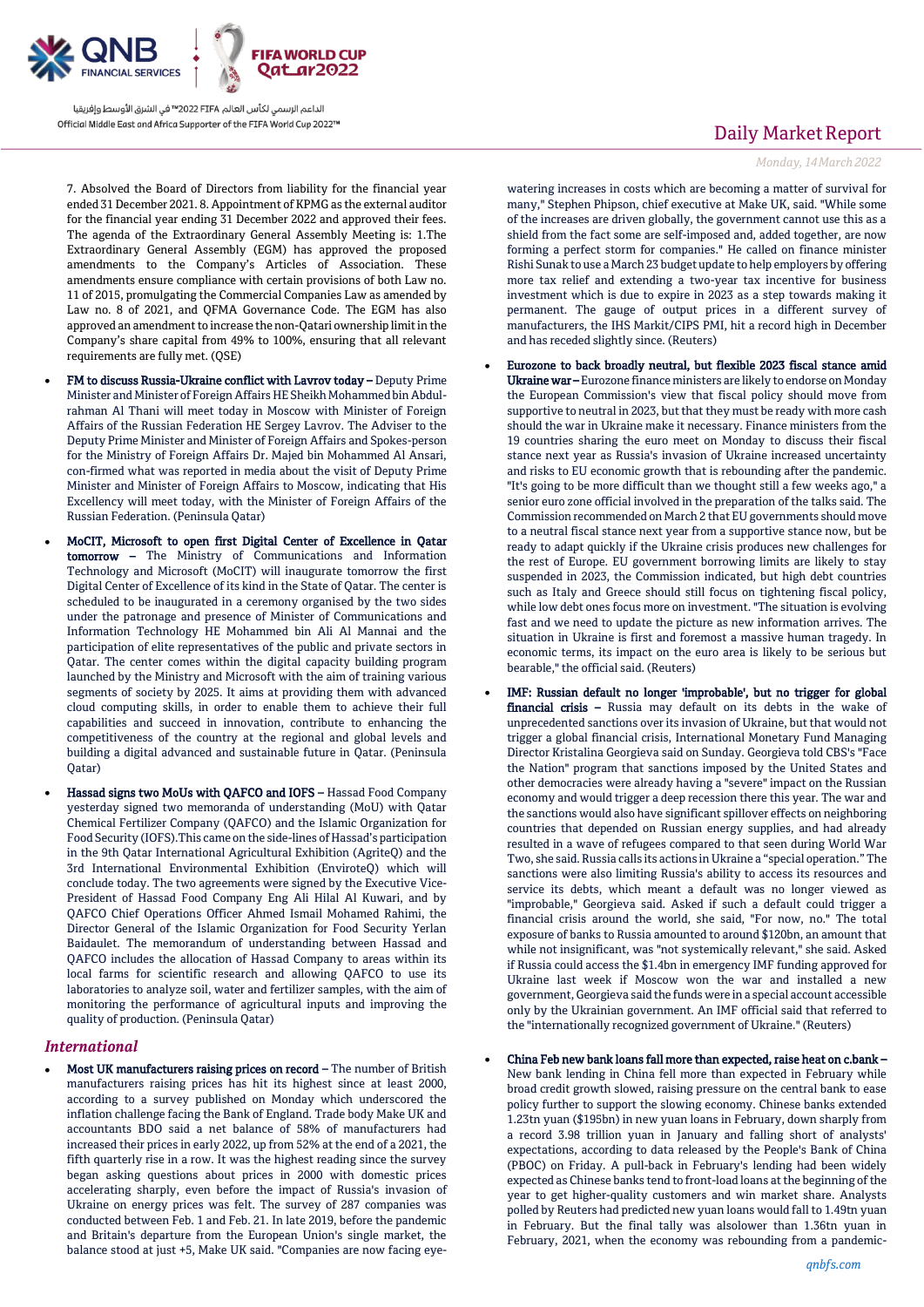

induced slump. "Broad credit growth was much weaker than expected last month, reversing much of the acceleration of the past few months," Julian Evans-Pritchard at Capital Economics said in a note. "This suggests that more easing measures will be needed in meet the policy objectives that were recently laid out at the National People's Congress." Household loans, mostly mortgages, suffered a rare contraction of 336.9bn yuan in February, compared with 843bn yuan in January, pointing to continued weakness in China's property market, a major economic growth driver. Ting Lu, chief China economist at Nomura, said a contraction in medium to long-term household loans was the first since the data was released in 2007, and in line with a 40% drop in new home sales of top 100 developers in January-February. Corporate loans fell to 1.24tn yuan from 3.36tn yuan. Ming Ming, chief economist at CITIC Securities, said February loans may reflect weakness in the property sector and household demand, but it could pick up as earlier easing measures begin to be felt. (Reuters)

### *Regional*

- Masdar, Mashreq to progress UAE SME, start-up ecosystem Masdar City, Abu Dhabi's pioneering sustainable urban development, and Mashreq Bank have signed a memorandum of understanding (MoU) to provide financial services to small and medium enterprises (SMEs) and start-ups based in the City. This will include easy access to NeoBiz, the bank's first digital banking platform designed specifically for start-ups and SMEs. The MoU was signed by Abdulla Balalaa, Executive Director, Masdar City and Vikas Thapar, Executive Vice President, Head of Business Banking & NeoBiz, Mashreq Bank, at an official ceremony this week. (Zawya)
- Minister: Zimbabwe's potential \$1bn media industry eyes Abu Dhabi's Global Media Congress for opportunities – Zimbabwe is planning to build a US\$1bn media industry and looking forward to the Global Media Congress to be held in Abu Dhabi in November to find new ideas, partners and collaborators from across the globe, a senior official told the Emirates News Agency (WAM). "Zimbabwe's 'Vision 2030' envisages uplifting the country's 15mn people into a middle and upper middle-income population by 2030. This will be a gamechanger and the plans to build a \$US1bn media industry will contribute to realize that vision," said Monica Mutsvangwa, Zimbabwe's Minister of Information, Publicity and Broadcasting. In an exclusive interview with WAM during her official visit to Dubai, she said the media sector in Zimbabwe is looking forward to collaboration with media organizations across the globe, especially in the UAE and the Arabian Gulf, in digital content creation, website hosting and film production. (Zawya)
- Kuwait: Govt returns to normal working hours from today The Civil Service Commission said from Sunday, all government institutions and ministries return to normal working hours, reports Al-Rai daily. A daily quoting CSC sources said, according to this decision all cases of exemption from work will be canceled, and the employee's absence can be accepted within the legally established limits and applicable conditions. The CSC referred to the abolition of the flexible working system and the rotation system and the return to work of the entire workforce 100% in addition to adopting the fingerprint attendance system in accordance with what is legally decided in this regard. (Zawya)
- Oman to list 35 state-owned companies in five years bourse CEO tells CNBC Arabia – Oman aims to list 35 state-owned enterprises in the next five years and plans to take one or two oil companies public this year, the CEO of the Muscat Stock Exchange told CNBC Arabia on Sunday. Oman's state-owned energy company OQ is considering local listings for some of its downstream and upstream assets but has no plan to float the parent company now, a senior executive at the state-owned energy group told Reuters in November. Oman is following Saudi Aramco (2222.SE) and other Gulf oil producers in looking at sales of stakes in energy assets, capitalizing on a rebound in crude prices to attract foreign investors. (Reuters)

## Daily Market Report

*Monday, 14March2022*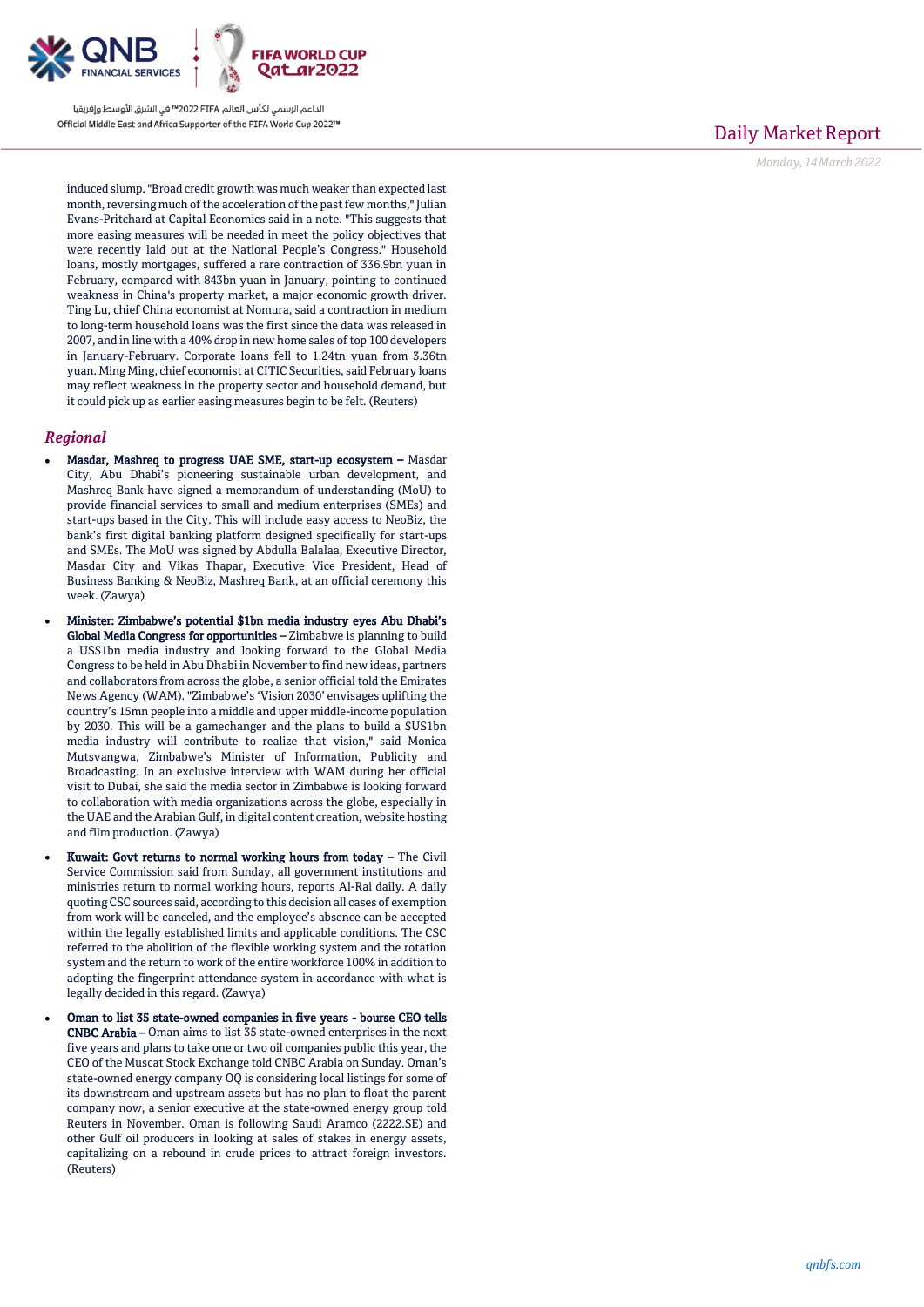

# Daily Market Report

*Monday, 14March2022*

## *Rebased Performance*



*Daily Index Performance* (0.6%)  $(1.1%)$ (0.1%) (1.0%) 0.5% 0.3% 0.6% (1.5%) (1.0%) (0.5%) 0.0% 0.5% 1.0% Saudi Arabia Qatar Kuwait Bahrain Oman Abu Dhabi Dubai

*Source: Bloomberg*

| <b>Asset/Currency Performance</b>    | Close ( \$) | 1D%   | WTD%   | YTD%  |
|--------------------------------------|-------------|-------|--------|-------|
| Gold/Ounce                           | 1,988.46    | (0.4) | 0.9    | 8.7   |
| Silver/Ounce                         | 25.87       | (0.2) | 0.7    | 11.0  |
| Crude Oil (Brent)/Barrel (FM Future) | 112.67      | 3.1   | (4.6)  | 44.9  |
| Crude Oil (WTI)/Barrel (FM Future)   | 109.33      | 3.1   | (5.5)  | 45.4  |
| Natural Gas (Henry Hub)/MMBtu        | 4.72        | 2.8   | (0.4)  | 29.0  |
| LPG Propane (Arab Gulf)/Ton          | 140.25      | (1.9) | (13.8) | 24.9  |
| LPG Butane (Arab Gulf)/Ton           | 169.00      | (0.1) | (11.2) | 21.4  |
| Euro                                 | 1.09        | (0.7) | (0.1)  | (4.0) |
| Yen                                  | 117.29      | 1.0   | 2.2    | 1.9   |
| GBP                                  | 1.30        | (0.4) | (1.5)  | (3.7) |
| CHF                                  | 1.07        | (0.5) | (1.9)  | (2.4) |
| <b>AUD</b>                           | 0.73        | (0.9) | (1.0)  | 0.4   |
| <b>USD Index</b>                     | 99.12       | 0.6   | 0.5    | 3.6   |
| <b>RUB</b>                           | 118.69      | 0.0   | (1.2)  | 58.9  |
| <b>BRL</b>                           | 0.20        | (1.3) | (0.3)  | 9.7   |

*Source: Bloomberg*

*Source: Bloomberg*

| <b>Global Indices Performance</b>                                                                                             | <b>Close</b> | 1D%*  | WTD%* | YTD%*  |
|-------------------------------------------------------------------------------------------------------------------------------|--------------|-------|-------|--------|
| <b>MSCI World Index</b>                                                                                                       | 2,840.05     | (1.1) | (1.9) | (12.1) |
| DJ Industrial                                                                                                                 | 32,944.19    | (0.7) | (2.0) | (9.3)  |
| <b>S&amp;P 500</b>                                                                                                            | 4,204.31     | (1.3) | (2.9) | (11.8) |
| NASDAQ 100                                                                                                                    | 12,843.81    | (2.2) | (3.5) | (17.9) |
| STOXX 600                                                                                                                     | 431.17       | 0.3   | 2.1   | (15.3) |
| <b>DAX</b>                                                                                                                    | 13,628.11    | 0.7   | 4.0   | (17.2) |
| <b>FTSE 100</b>                                                                                                               | 7,155.64     | 0.4   | 1.0   | (6.6)  |
| <b>CAC 40</b>                                                                                                                 | 6,260.25     | 0.2   | 3.2   | (16.1) |
| Nikkei                                                                                                                        | 25,162.78    | (3.0) | (5.2) | (14.1) |
| <b>MSCI EM</b>                                                                                                                | 1,085.66     | (1.5) | (5.2) | (11.9) |
| <b>SHANGHAI SE Composite</b>                                                                                                  | 3,309.75     | 0.1   | (4.3) | (8.8)  |
| <b>HANG SENG</b>                                                                                                              | 20,553.79    | (1.7) | (6.3) | (12.5) |
| <b>BSE SENSEX</b>                                                                                                             | 55,550.30    | (0.2) | 1.9   | (7.3)  |
| Bovespa                                                                                                                       | 111,713.10   | (1.7) | (2.1) | 17.4   |
| <b>RTS</b><br>the contract of the contract of the contract of the contract of the contract of the contract of the contract of | 936.94       | 0.0   | 0.0   | (41.3) |

*Source: Bloomberg (\*\$ adjusted returns)*